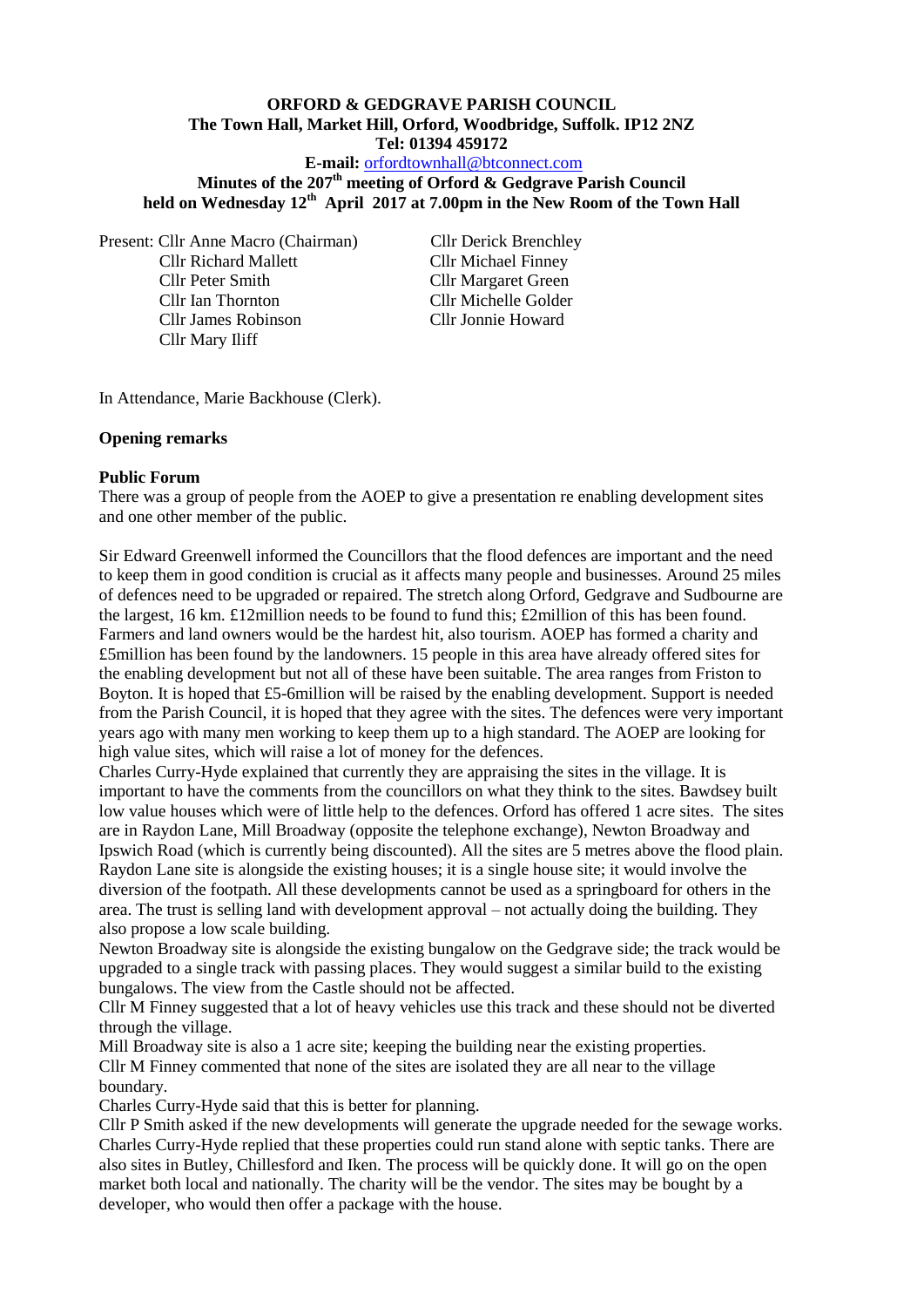Sir Edward Greenwell commented that they are hoping to see the planning department in early May; wide community support is needed; an open afternoon could be held to reach the wider community although the PC could pass this around and comment that it is a benefit to the village. Cllr P Smith asked if this is a long term solution.

Sir Edward Greenwell replied that the defences should withstand the expected water rises, although the water may flow over them the walls will still remain in place.

Cllr J Howard commented that we are concerned with the need for affordable houses and your knowledge of this process could help us.

Cllr A Macro thanked everyone for attending.

### **MINUTES**

#### **1. Reports from Representatives**

1. County Councillor Andrew Reid.

A report was circulated to all Councillors, and was summarised by Andrew Reid.

- 2. District Councillor Ray Herring Absent and no report sent.
- **2. Apologies for absence:** Cllr M Smy
- **3. Declarations of interest:** Cllr J Howard – neighbour to Bell House, (planning).
- **4. Applications for dispensation:** None
- **5. It was unanimously agreed that the minutes of the 206th Parish Council Meeting held on Wednesday 8th March 2017 be accepted as a true record.**

# **6. Matters arising from the 206th Parish Council Meeting held on 8th March 2017.**

Cllr P Smith reported that Jack O Sullivan was surprised that the village boundary has been changed. Greg Dodds and Jack O Sullivan are keen to support the area of land near Mill Close for affordable housing but it will be held back until 2020 due to the enabling development taking priority. One important consideration is the need to establish demand for the affordable housing.

#### **7. Finance**

7.1 The Council received, noted and approved the cheques and balances from  $1<sup>st</sup>$  March – 31<sup>st</sup> March 2017.

Cllr I Thornton asked if the bank statement could have the item written on it that the cheque was issued for.

7.2 The Councillors approved the internal audit questionnaire for Heelis & Lodge.

#### **8. Planning**

#### **DC/17/1018/FUL – Barn Cottage, Front Street, Orford**

This was a request to convert the existing garden outbuilding into additional living accommodation.

Cllr J Howard commented that this is just a conversion of an existing outbuilding. The Councillors had no objection to this proposal.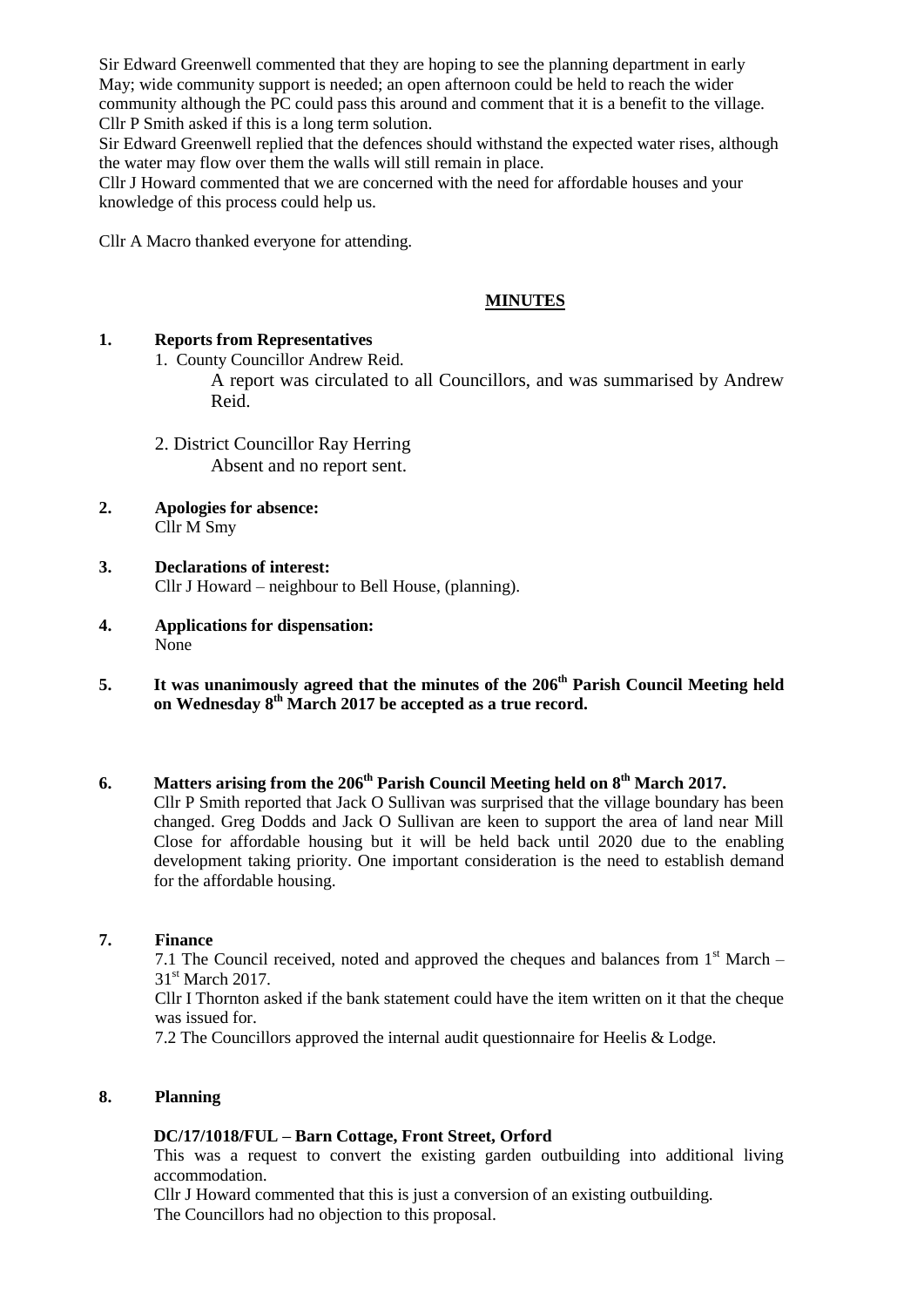## **DC/17/1250/FUL & 1251/LBC – Bell House, Quay Street, Orford**

This was a request for alterations to modern parts of existing grade 2 listed house; enclose link under existing glass roof and add projecting bay window to study, add glazed doors and pantiles to form a summer house and garden room in existing store.

Cllr M Iliff commented that all of the work is at the back of the property. The Councillors had no objection to this proposal.

#### **9. Parish Council Business:-**

#### **(1) Recreation Ground Track**

Cllr A Macro read out a quote from D Worne to level the recreation ground track and cover with road planings, this includes car park and the site outside the gate.

The total cost for this was £1850.

Cllr A Macro suggested that we ask the Sports  $\&$  Social Club for a donation towards the cost.

Cllr I Thornton commented that a second like for like quote should be gained from Kerway. **Clerk to contact Kerway and the Sports and Social Club.**

#### **(2) Quote to repair the gates around the play area.**

Cllr A Macro read out a quote from Kiwi to repair the gates on the children's play area; and to replace a post on the kissing gate as you enter the recreation ground. The cost was £80. The quote from MJT was for £400, but this included new posts etc.

The Councillors agreed to accept the quote from Kiwi.

**Clerk to contact Kiwi.**

## **(3) Re-adopt the Standing Orders**

Cllr A Macro asked if everyone had seen the Standing Orders email and that there was no change from last year.

Cllr M Finney proposed that we adopt the Standing Orders and this was seconded by Cllr P Smith, and agreed by all.

# **(4) Update of meeting with J Cheney and A Golder**

The Clerk reported that she had met with both Jon and Ancy.

Jon said that everything was going well, but could he possibly have some workwear. Also, he currently deals with weeds outside the town hall but he was wondering how far he should weed down Bakers Lane. This was discussed by the Councillors and they agreed that we should provide Jon and Ancy with a pair of overalls; also Jon should weed to the end of the town hall garden wall.

Ancy said that everything was fine and he did not have any problems.

Cllr A Macro reported that the handle had broken on the strimmer that is used by the grounds man and this had been taken away to be repaired. The cost to repair was £40-60, and the cost for a new one of the same standard was £400-£450.

It was agreed by all to repair the existing strimmer.

# **(5) Parking in the village and Quay Street Car Park**

Cllr A Macro reported that Jeremy Rugge-Price had been into the office to report the amount of inconsiderate parking in the village at the weekend. He was concerned that if an emergency vehicle needed to go around the Market Square it would not be able to negotiate the parked cars. He suggested that we use some kind of mobile barrier that could be placed on the side of the road which would prevent people from parking there.

The Councillors discussed his concerns, but felt that the Police should be notified.

The Clerk had emailed the Police concerning a report that they had sent regarding the speeding cars on the car park. In this email the Clerk also mentioned the parking, Sgt Scott Callum agreed to notify his officers and arrange for them to place this on their rota for the area so that it could be monitored.